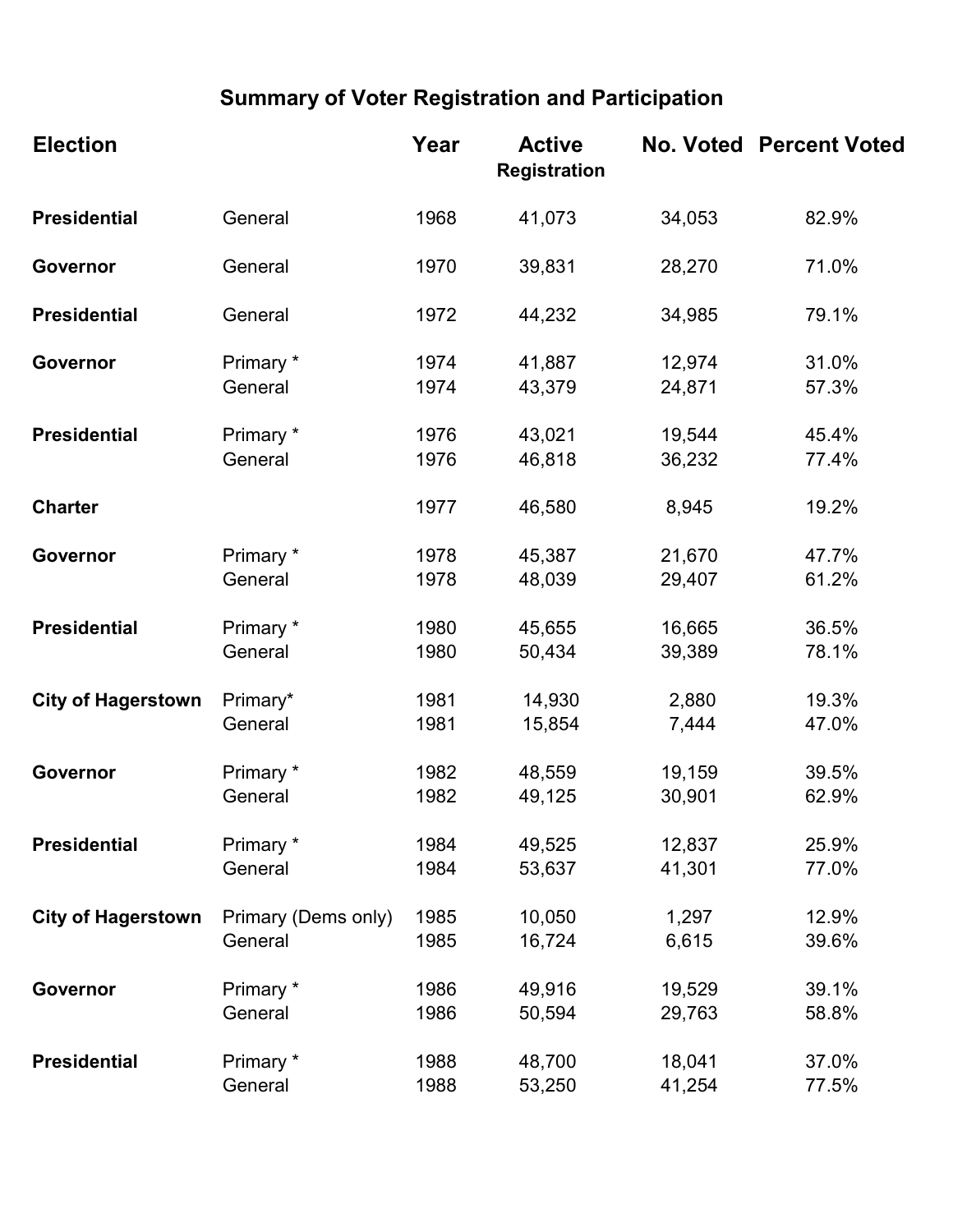## Summary of Voter Registration and Participation

| <b>Election</b>           |                                | Year         | <b>Active</b><br><b>Registration</b> |                | <b>No. Voted Percent Voted</b> |
|---------------------------|--------------------------------|--------------|--------------------------------------|----------------|--------------------------------|
| <b>City of Hagerstown</b> | Primary (Dems only)<br>General | 1989<br>1989 | 8,772                                | 1,691<br>5,231 | 19.3%<br>34.2%                 |
|                           |                                |              | 15,288                               |                |                                |
| Governor                  | Primary *                      | 1990         | 47,506                               | 16,241         | 34.2%                          |
|                           | General                        | 1990         | 48,189                               | 28,875         | 59.9%                          |
| <b>Presidential</b>       | Primary *                      | 1992         | 47,888                               | 19,844         | 41.4%                          |
|                           | General                        | 1992         | 54,926                               | 46,382         | 84.4%                          |
| <b>City of Hagerstown</b> | Primary*                       | 1993         | 13,637                               | 1,753          | 12.9%                          |
|                           | General                        | 1993         | 14,861                               | 4,430          | 29.8%                          |
| Governor                  | Primary *                      | 1994         | 51,218                               | 18,399         | 35.9%                          |
|                           | General                        | 1994         | 52,040                               | 32,544         | 62.5%                          |
| <b>Presidential</b>       | Primary *                      | 1996         | 56,935                               | 15,327         | 26.9%                          |
|                           | General                        | 1996         | 60,554                               | 42,405         | 70.0%                          |
| <b>City of Hagerstown</b> | Primary*                       | 1997         | 14,726                               | 1,538          | 10.4%                          |
|                           | General                        | 1997         | 17,104                               | 3,853          | 22.5%                          |
| Governor                  | Primary*                       | 1998         | 64,389                               | 20,300         | 31.5%                          |
|                           | General                        | 1998         | 65,027                               | 35,120         | 54.0%                          |
| <b>Presidential</b>       | Primary*                       | 2000         | 66,719                               | 21,439         | 32.1%                          |
|                           | General                        | 2000         | 69,422                               | 47,604         | 68.6%                          |
| <b>City of Hagerstown</b> | Primary*                       | 2001         | 15,454                               | 1,802          | 11.7%                          |
|                           | General                        | 2001         | 18,264                               | 3,159          | 17.3%                          |
| Gubernatorial             | Primary*                       | 2002         | 59,638                               | 14,237         | 23.9%                          |
|                           | General                        | 2002         | 70,096                               | 38,967         | 55.6%                          |
| <b>Presidential</b>       | Primary*                       | 2004         | 71,547                               | 17,113         | 23.9%                          |
|                           | General                        | 2004         | 77,309                               | 58,086         | 75.1%                          |